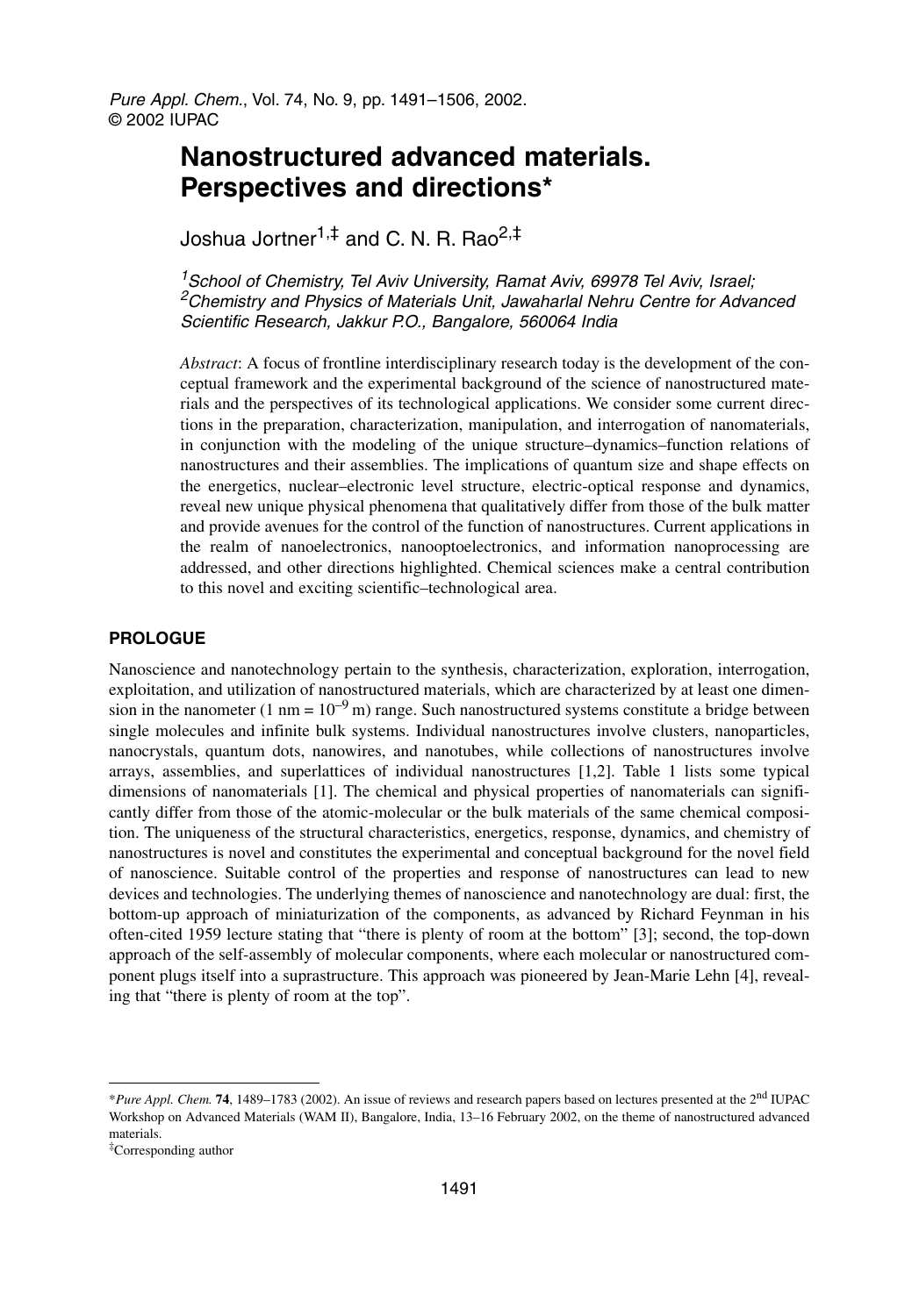| Nanostructure                                         | <b>Size</b>                      | Material                                                     |
|-------------------------------------------------------|----------------------------------|--------------------------------------------------------------|
| <b>Clusters</b><br>Nanocrystals<br>Quantum dots       | Radius: $1-10$ nm                | Insulators,<br>semiconductors, metals,<br>magnetic materials |
| Other nanoparticles                                   | Radius: $1-100$ nm               | Ceramic oxides                                               |
| Nanobiomaterials<br>Photosynthetic reaction<br>center | Radius: $5-10$ nm                | Membrane protein                                             |
| <b>Nanowires</b>                                      | Diameter: 1–100 nm               | Metals, semiconductors,<br>oxides, sulfides, nitrides        |
| <b>Nanotubes</b>                                      | Diameter: 1–100 nm               | Carbon, layered<br>chalcogenides                             |
| Nanobiorods                                           | Diameter: 5 nm                   | <b>DNA</b>                                                   |
| 2D arrays of<br>nanoparticles                         | Area: several $nm^2$ - $\mu m^2$ | Metals, semiconductors,<br>magnetic materials                |
| Surfaces and<br>thin films                            | Thickness: $1-1000$ nm           | Insulators, semiconductors,<br>metals, DNA                   |
| 3D superlattices of<br>nanoparticles                  | Radius: several nm               | Metals, semiconductors,<br>magnetic materials                |

**Table 1** Nanostructures and their assemblies.

The IUPAC Conference on New Directions in Chemistry, the Workshop on Nanostructured Advanced Materials (WAM II), addressed the recent developments in the broad, interdisciplinary research field of nanoscience and nanotechnology, focusing on:

- Quantum structures, that is, nanoparticles and nanocrystals of metals and of semiconductors, nanostructures, nanowires, and nanobiological systems
- Assemblies of nanostructures (e.g., nanoparticles and nanowires) and the use of biological systems (e.g., DNA) as molecular nanowires, as well as templates for metallic or semiconducting nanostructures
- Theoretical and computational studies that provided the conceptual framework for structure, dynamics, response, and transport in nanostructures. Theory and simulations in chemical sciences are unique in the building of conceptual bridges with experiment.

This introductory chapter will highlight some significant aspects of the characterization, interrogation, and response of nanostructures, in conjunction with theoretical modeling of the unique structure, dynamics, and function of quantum structures and their assemblies. We focus on the current state of the art for the development of the conceptual framework and experimental background of nanoscience and nanotechnology.

# **QUANTUM STRUCTURES: SYNTHESIS, CHARACTERIZATION, MANIPULATION, AND ASSEMBLY**

Impressive growth in nanoscience and technology in the last decade stems from new methods for the synthesis of nanomaterials in conjunction with the advent of tools for characterization and manipulation. The synthesis of nanomaterials spans inorganic, organic, and biological systems and manipulation with control of structure, size, and shape (Table 2). The subsequent assembling of the individual nanostructures into ordered arrays is often imperative for their functions. Uniqueness of properties of nano-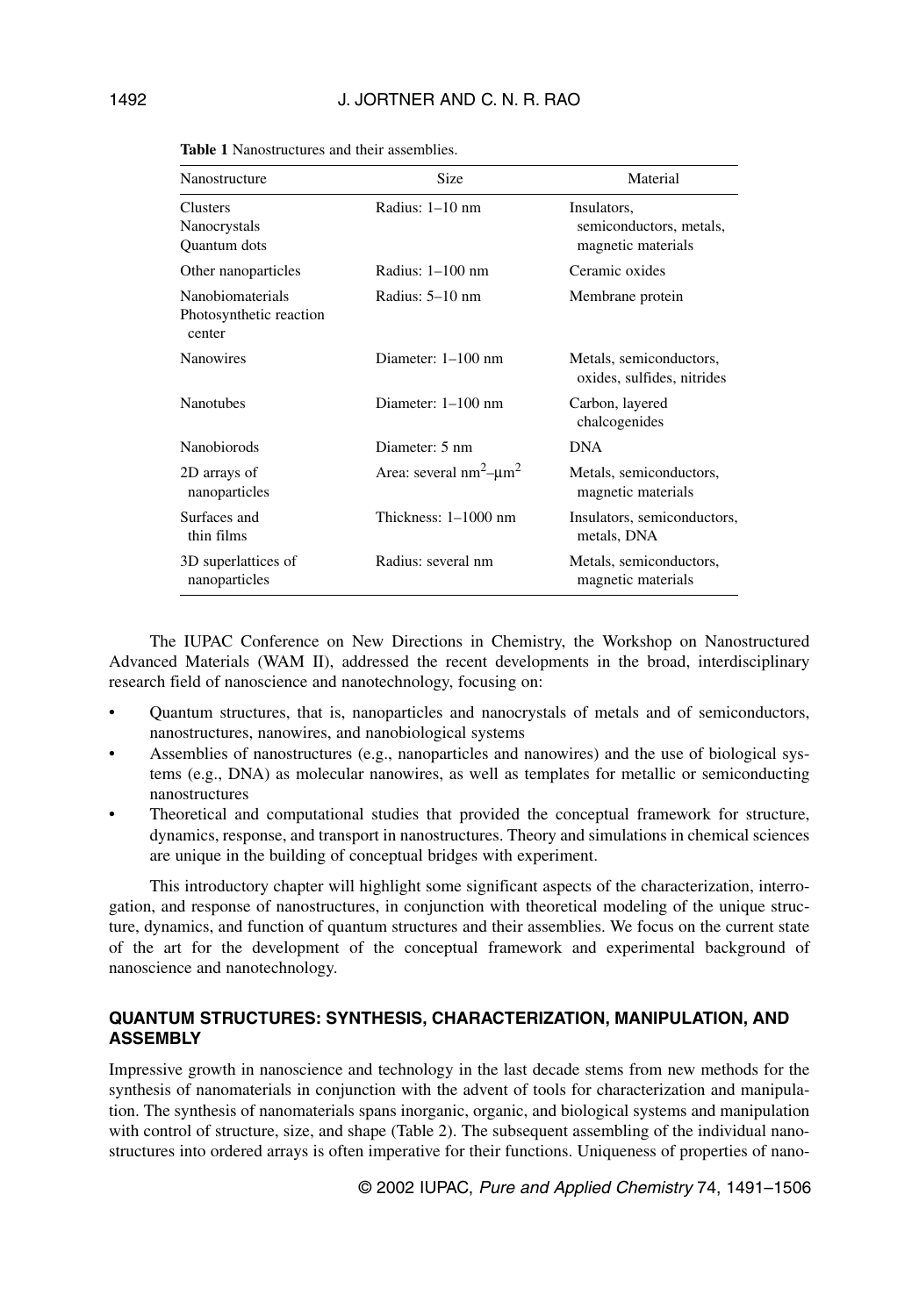| Scale<br>(approx.)              | Synthetic methods            | Structural tools                                                                                      | Theory and<br>simulation                                                                 |
|---------------------------------|------------------------------|-------------------------------------------------------------------------------------------------------|------------------------------------------------------------------------------------------|
| $0.1 - 10$ nm                   | Covalent synthesis           | Vibrational spectroscopy<br><b>NMR</b><br>Diffraction methods<br>Scanning probe<br>microscopies (SPM) | Electronic structure<br>Molecular dynamics<br><b>Transport</b>                           |
| $<1-100$ nm                     | Self-assembly<br>techniques  | SEM, TEM, SPM                                                                                         | Molecular dynamics<br>and mechanics                                                      |
| $100 \text{ nm} - 1 \text{ µm}$ | Processing,<br>modifications | SEM, TEM                                                                                              | Coarse-grained models for<br>electronic interactions.<br>vibronic effects, and transport |

**Table 2** Synthesis, characterization and description of nanomaterials.

structures originates from the combination of the individual nanosystems and their assembly methods. Notable examples for the synthesis of novel nanobuilding units are:

- Nanocrystals of metals, semiconductors and magnetic materials, involving the utilization of colloid chemistry methods [5–8]
- The use of physical and chemical methods for synthesis of nanoparticles of ceramic materials [1]
- Surface deposition of clusters and nanocrystals on graphite and other metallic or semiconducting surfaces provides novel 3-dimensional or 2-dimensional nanosytems [9]. Deposition of semiconducting clusters from a cluster beam provides novel and interesting systems of deposited fractal clusters [9], whose dimensionality is characterized by the Hausdorf fractal dimensionality, which is of considerable interest in the context of their response and chemistry.
- Single- and multi-walled carbon nanotubes [10], as well as nanotubes of layered metal chalcogenides (e.g.,  $MoS_2$ ,  $WS_2$ ,  $Mose_2$ ,  $NbS_2$ ,  $V_2O_5$ ) [11–13]
- Nanowires of metals, semiconductors, oxides, nitrides, sulfides, and other materials [14,15]
- Utilization of quantum well superlattices for growing nanowires [16]
- New polymeric structures involving dendrimers and block copolymers [17]
- Nanobiological structures (e.g., bacterial and plant photosynthetic reaction centers [18] and segments of DNA [19,20]). Mutagenesis and chemical engineering of the protein structure and of the prosthetic groups in the reaction center, as well as chemical modifications of the DNA double strand, provide means of control of the response of these systems.

We now briefly address the characterization of nanostructures. In addition to the well-established techniques of crystallography and transmission electron microscopy and spectroscopy, the modern methods of scanning probe and tunneling spectroscopies [1] and of extended X-ray absorption fine structure (EXAFS) synchrotron radiation spectroscopy [21] have provided powerful tools for the characterization of nanostructures. Unique quantum nanostructures involve the familiar examples of scanning tunneling spectroscopy (STM) imaging of quantum dots (e.g., a germanium pyramid on a silicon surface) and of a quantum corral of 48 Fe atoms placed in a circle of 7.3 nm [1].

Perspectives of advances in the area of characterization and dynamic interrogation may involve time-resolved structural studies of nanostructures using synchrotron radiation sources. Temporal resolution on the ns time-scale was already achieved with the Grenoble ESRF synchrotron source for timeresolved structures of biomolecules (e.g., myoglobin) [22]. The interrogation of time-resolved structures for the dynamics and response of nanomaterials will be of considerable interest.

Self-assembly provides new ways to pattern a huge number (in the range of  $10<sup>6</sup>$ ) of nanocrystals, nanowires, etc. to produce complex circuits for optical, magnetic, or electrical response. Examples for the self-assembly of individual nanosystems are: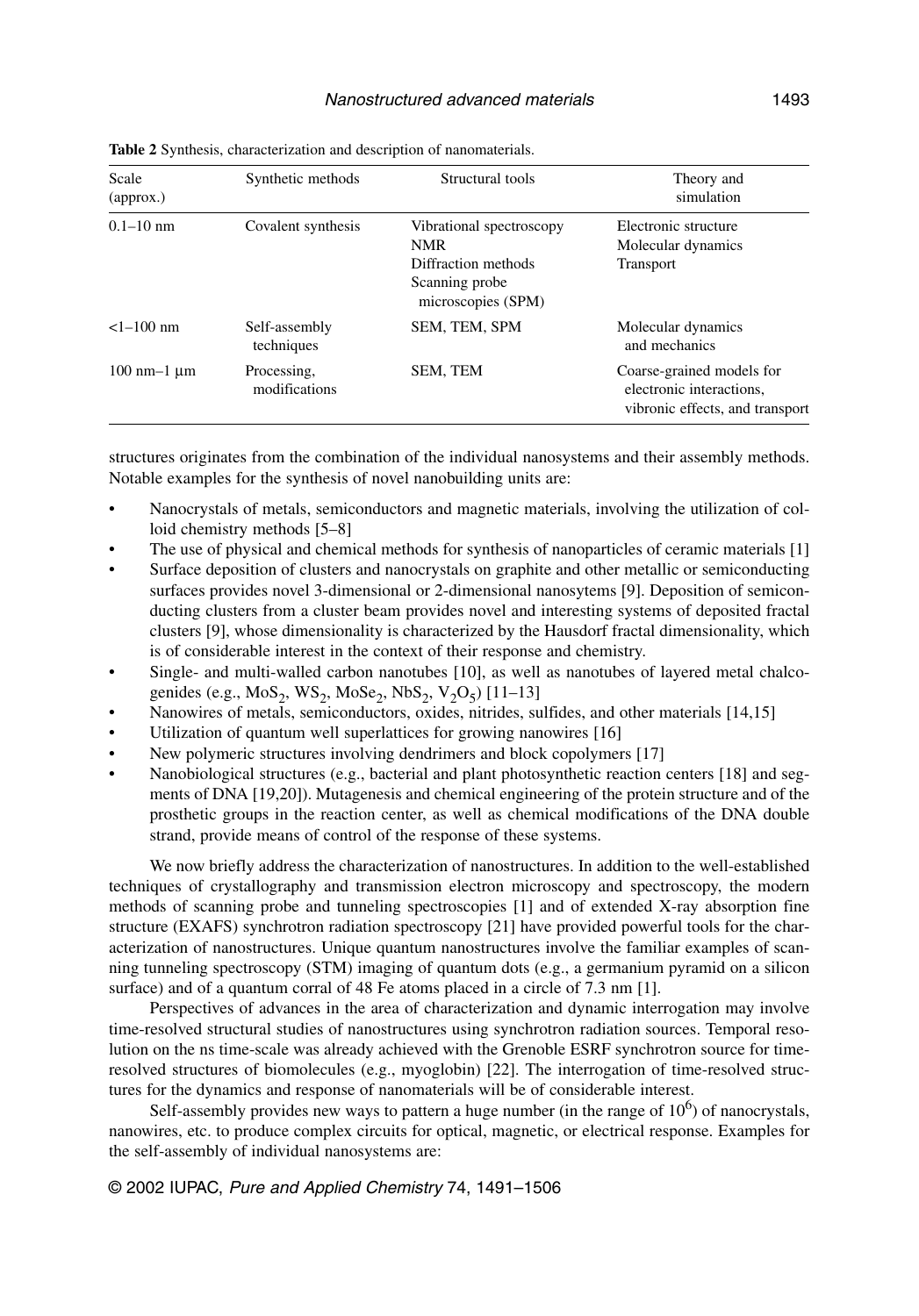- 2-dimensional and 3-dimensional structures of nanocrystals of semiconductors, metals, and magnetic materials being self-assembled using suitable organic solvents [23]
- Polymer-coated nanocrystals assembled to form giant nanoparticles [1]
- Self-assembled carbon nanotubes forming single crystals [24]
- Self-assembly of colloid nanostructures [25]
- Lithography-induced self-assembly [26]
- The utilization of the unique features of recognition, assembly, and specific binding of nucleobases in DNA duplexes for the construction of conductive blocks or as insulating/conducting templates for the assembly of other nanoelements [27]
- In the realm of biosystems, viral particles are decorated with metal nanoparticles, with the aim of allowing the viruses to assemble themselves into arrays to create networks of the nanoparticles [16]

# **THE NANOWORLD IS DIFFERENT**

The conceptual framework and practice of nanoscience encompasses both nanostructures and their ensembles. In this broad context, the physical and chemical properties of nanostructures are distinct from both the single atom or the molecule and from the bulk matter of the same chemical composition. These fundamental differences between the nanoworld on the one hand, and the molecular and condensed phase worlds on the other hand, pertain to the spatial structures and shapes, phase changes, energetics, electronic–nuclear level structure, spectroscopy, response, dynamics, chemical reactivity, and catalytic properties of large, finite systems and their assemblies. Central issues in this broad, interdisciplinary research area of nanoscience pertain to size effects, shape phenomena, confinement of elementary excitations, level structure of elementary excitations, and the response to external electric and optical excitations of individual finite systems and of coupled finite systems. The ubiquity of these phenomena reflects on quantum effects in finite nanostructures.

# **Size effects**

A key concept for the quantification of the unique characteristics of individual nanostructures pertains to size effects [28–31]. These involve the evolution of structural, thermodynamic, electronic, energetic, spectroscopic, electromagnetic, dynamic, and chemical features of finite systems with increasing size (Fig. 1). This concept emerged from cluster chemical physics [28], but is applicable to other nanostructures [31] (e.g., nanocrystals or nanowires). Size effects fall into two categories (Fig. 1):

- 1. Specific size effects. These involve self-selection and existence of "magic numbers" for small and moderately sized clusters and nanostructures. An irregular variation of the relevant property  $\chi(n)$ (where  $n$  is the number of constitutents), with increasing the size of the nanostructure, is manifested. Accordingly,  $\chi(n)$  is not amenable to size-scaling.
- 2. Smooth size effects for "large" nanostructures. In this size domain, a quantitative description (Fig. 1) was advanced for the "transition" of the physical and chemical attributes of clusters to the infinite bulk system in terms of the size equation  $\chi(n) = \chi(\infty) + An^{-\beta}$ , where *A* is the constant and  $\beta$  ( $\beta \ge 0$ ) is a positive exponent. For a spherical nanoparticle of radius *R*, the size equation is  $\chi(n) = \chi(\infty) + \bar{A}n^{-3\beta}$ . These size equations can be traced to two distinct physical origins: cluster packing and excluded volume effects [28–31]. Size equations constitute scaling laws for the nuclear-electronic level structure, energetics, and dynamics, providing the quantitative basis for the description of optical and electrical response of nanostructures.

When is such size-scaling partial and incomplete? Several examples come to mind in the context of energetics, nuclear dynamics, and cooperative effects. First, the structural characterization and specification of phase-like forms, for example, solid (rigid) and liquid (nonrigid) or solid (rigid) and solid (rigid) configurations and "smeared" (rounded-off) first-order [32–34] or second-order [33,34]

© 2002 IUPAC, Pure and Applied Chemistry 74, 1491–1506

## 1494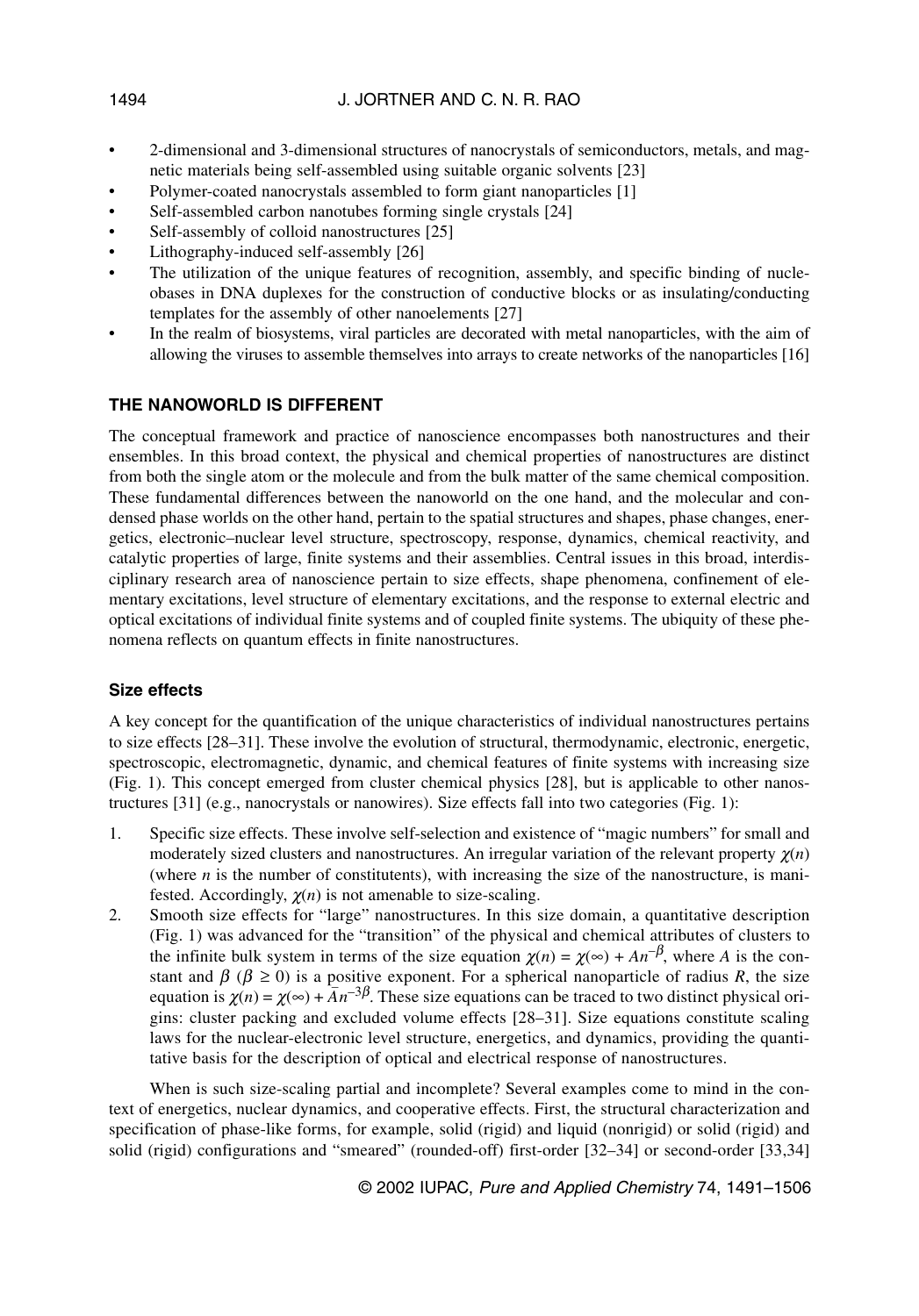structural-phase changes between them in nanoparticles, as well as for second-order phase transitions (e.g., superfluidity in finite Boson systems) or onset of superconductivity in finite Fermion systems [32,33], may differ from the corresponding feature in bulk matter. Second, nuclear adiabatic dynamics of clusters manifests new collective excitations, (e.g., compression modes [29,30]), which do not have an analog in the bulk. Third, finite systems exhibit novel fragmentation patterns, such as cluster fission and Coulomb explosion [35–37], which are unique for finite systems and do not have an analog in the dynamics of the corresponding bulk matter. A striking example constitutes the dynamics of Coulomb explosion of multicharged single clusters, which may also prevail in nanostructures, whose energetics is characterized by a divergent scaling size equation [38].



**Fig. 1** The cluster size dependence of a cluster property  $\chi(n)$  on the number *n* of cluster constituents. The data are plotted vs.  $n^{-\beta}$ , where  $\beta \ge 0$ . "Small" clusters reveal specific size effects, while "large" clusters are expected to exhibit for many properties a smooth size dependence of  $\chi(n)$ , which converges for  $n \to \infty$  to the bulk value  $\chi(\infty)$ .

#### **Threshold size effects from a single particle to collective phenomena**

An important variant of specific size effects pertains to the onset of a qualitatively new feature of the electronic or nuclear-level structure. For excess electron binding to atomic (Xe)<sub>n</sub> [39] or polar molecular  $(H_2O)<sub>n</sub>$ ,  $(NH_3)<sub>n</sub>$  clusters [28,40] the issue is: what is the minimal cluster size required for the localization of an excess electron? Experimental photoelectron spectroscopy, in conjunction with quantum mechanical calculations, established the threshold size of  $Xe_n^-$  for electron localization in the range  $n_c = 4-6$  [39,41]. The threshold size for excess electron localization in polar clusters manifests a marked system specificity. For water clusters, both experiment and theory [28,40] reveal that an excess electron is bound by the dimer  $(H_2O)_2$  forming a diffuse ( $\langle r \rangle \approx 20$  Å) weakly bound ( $E_b = -50$  meV), dipole bound state. In contrast, for ammonia clusters the "critical" cluster size is  $n_c \approx 35$ , with the formation of a localized ( $E_b$  = –0.5 eV) solvated electron in the (NH<sub>3</sub>) $\frac{1}{35}$  cluster at the onset. Another significant area of many-particle threshold size effects pertains to the important problem of metal–nonmetal transition (MNMT) in clusters (in the section "Metal–nonmetal transition in finite systems").

Some fascinating novel collective phenomena in large finite systems pertain to the nuclear dynamics and phase changes of finite ultracold gases [42–46], which, in the temperature domain of  $T = 100$  nk–100  $\mu$ K, involve gases in magnetooptical traps, optical molasses, and Bose–Einstein con-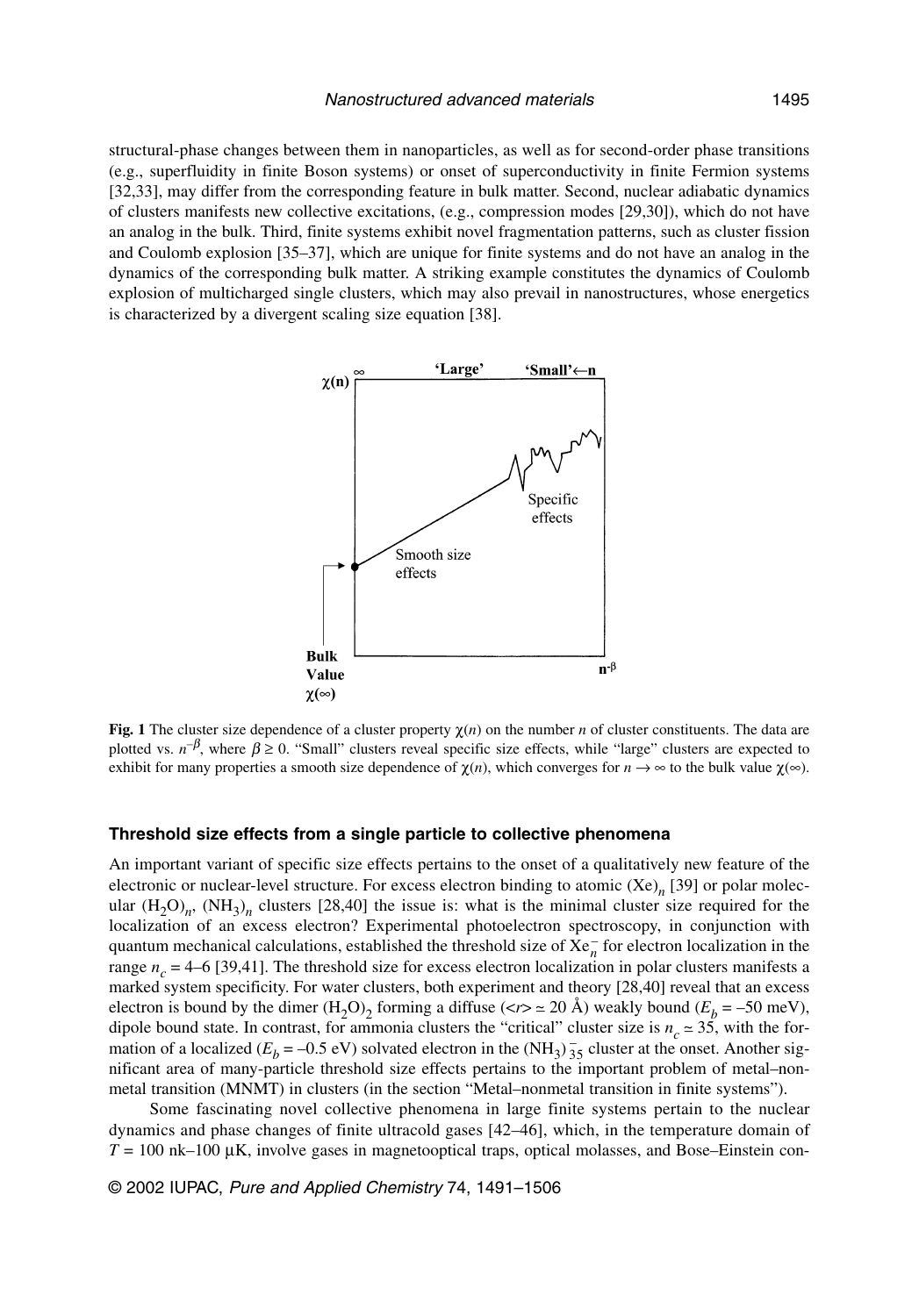densates. While ultracold finite gases are macroscopic, some features of their optical response were already related to the dynamics of nanostructures [44]. These ultracold, finite systems may be of considerable interest in the context of superfluidity and superconductivity in nanostructures. An interesting example for the collective nuclear dynamics of an ultracold finite system pertains to the Bose–Einstein condensation of atoms with a negative scattering length (e.g.,  $^7$ Li atoms confined in a harmonic trap at  $T \approx 100 \text{ nK}$  [46]. A molecular description of the nuclear dynamics of this system [45] showed that the effective potential contains only metastable states subjected to macroscopic tunneling. For an assembly of <sup>7</sup>Li atoms, practical stability is insured for a critical size of  $n_{CR} \approx 1500$ , manifesting some novel features of the collective nuclear tunneling of finite ultracold systems [46]. Of course, such instability, induced by macroscopic tunneling, cannot be described in terms of an algebraic size-scaling relation. In contrast, finite size effects on the critical temperature for Bose–Einstein condensation of a noninteracting Bose gas in a harmonic trap manifest the reduction of the condensate fraction and the lowering of the transition temperature, as compared to the infinite system [46]. In an *n* particles condensate, the shift of the critical temperature  $T_c$ , relative to that for the  $n \to \infty$  limit,  $T_c^0$ , is given by the size-scaling relation  $(T_c^0 - T_c)/T_c^0 \propto n^{-1/3}$ . Alternatively, one can express the lowering of the critical temperature as  $(T_c^0 - T_c) \propto L^{-1}$ , where *L* is the characteristic length of the three-dimensional system [46]. The perspectives of exploring the response (e.g., optical excitations) of ultracold low-density nanosystems is of considerable future interest.

## **Metal–nonmetal transition in finite systems**

The MNMT in bulk systems constitutes a quantum transformation driven by the effects of electron interactions, disorder, and temperature [47]. While the MNMT in the bulk is manifested by the combination of electron delocalization, localization, and electron-scattering phenomena [47], the corresponding effects in an atomic cluster (e.g., Na*<sup>n</sup>* or Hg*n*) pertain to the implications of the discrete electronic-level structure in a finite system [48]. One approach to the visualization of the relevant electronic-level structure in a cluster or nanoparticle containing one valence electron per atom is to start with a bulk metal and gradually decrease its size to form smaller "metallic" particles. As the size of the particles is reduced, the electronic energy levels become discrete, with the energy spacing between the lowest unoccupied molecular orbital (LUMO) and highest occupied molecular orbital (HOMO) levels being given by  $\Delta \cong E_F/n$ , where  $E_F$  is the Fermi energy of the bulk metal [48,49]. Kubo proposed [48] that the formation of a spatially filled "band" in the finite system can be realized at a finite temperature, when the spacing  $\Delta$  is lower than the thermal energy. Under these circumstances, the electrical response of the nanostructure (e.g., held between nanoelectrodes) will result in gapless "metallic" conduction. Thus, the condition for an MNMT in a cluster of monovalent atoms is given by the Kubo relation [48]  $\Delta \le k_B T$ . For  $(Na)_n$  sodium clusters ( $E_F = 3.2$  eV) the Kubo condition for the MNMT is realized at  $T > 5$  K for  $n = 16000$  ( $d = 10$  nm), at  $T > 50$  K for  $n = 2000$  ( $d = 5$  nm), and at  $T > 300$  K for  $n = 125$  ( $d = 2$  nm) [21]. For smaller Na cluster sizes ( $n \le 100$ ), this simple description breaks down, and a molecular description of these clusters is adequate [50].

For clusters containing two or more valence electrons per metallic atom, band-overlap effects induce the formation of the metallic state, for example, s–p band overlap in Hg*<sup>n</sup>* clusters [51–53]. While early ionization potential studies of  $(Hg)$ <sub>n</sub> clusters [51] predicted the MNMT and  $n \approx 10$ , subsequent photoelectron spectroscopy data for  $Hg_n^-$  clusters demonstrated s–p band closure for considerably larger clusters of  $n = 400$  [52]. There is currently a discrepancy between the experimental result for s-p closure [52] and theory [53] for the MNMT in these finite systems. One expects that distinct relevant electrical or optical response properties, manifesting an MNMT in clusters, will be characterized by a different "critical size". This property dependence of the "critical" size reveals the generality, but not the universality of the MNMT in finite systems. The description of the MNMT in finite systems is general, but not universal.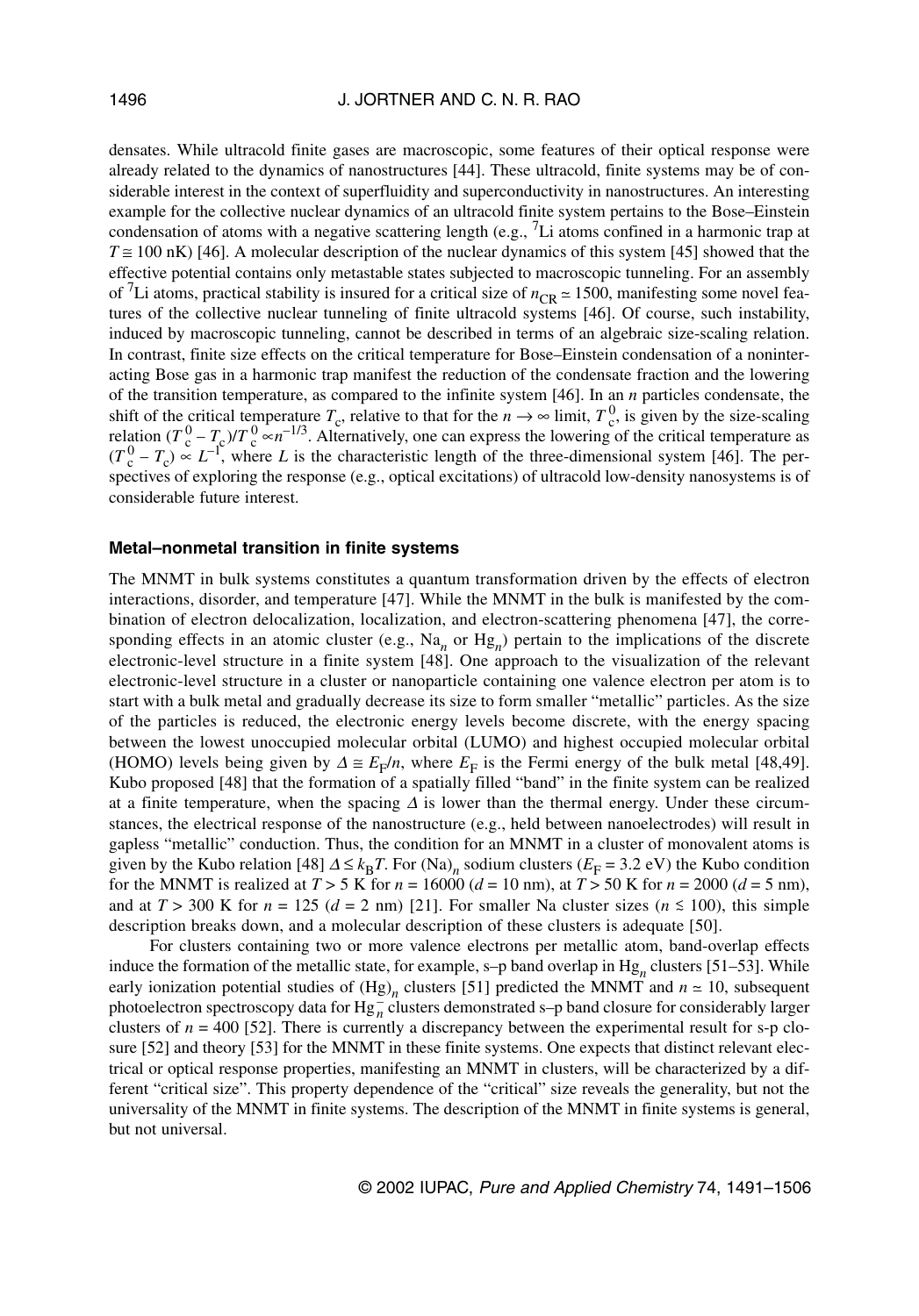Up to this point, we focused on clusters and nanocrystals of metallic elements. An interesting issue is the realization of metal clusters of nonmetallic elements, where metallic properties are induced by a melting-phase transition [34]. Some semiconducting solids (e.g., silicon or germanium) become metallic in the liquid state, owing to the change in the coordination number. There is a distinct possibility that "melting" (rigid–nonrigid transition) of Si or Ge clusters, which is exhibited at lower temperatures than that of the bulk, will result in metal clusters [21].

Finally, we move from individual nanostructures to their assemblies. The phenomena of the change of electronic structure and transport in an assembly of nanostructures (e.g., semiconducting or metal clusters) provides a means for controlling functionality of nanomaterials. A 2-dimensional array of Pd nanocrystals was induced to undergo a macroscopic MNMT by varying the spacer length or the cluster size [54]. The Mott–Hubbard model [55] is applicable to describe the MNMT induced in the nanomaterial by correlation effects between the nanoparticles, where the condition for the metal-insulator transition is  $B/U \approx 1.15$ , where *B* is the bandwidth (without correlation) and *U* is the interparticle energy between nanoparticles.

#### **Coulomb blockade**

An important feature of electrical properties of finite systems refers to scaling relations for the charging energy of nanostructures, as manifested by the Coulomb blockade and the Coulomb staircase [56]. In a double-junction nanodevice, consisting of a cluster of nanocrystals confined between two metallic electrodes, which is subjected to an external voltage *V*, excess charges can accumulate on the nanoparticle, giving rise to a Coulomb blockade. The addition of a single electron to the nanoparticle of radius *R* results in the changing energy [56]  $W = W(\infty) + b/R$ , where  $W(\infty)$  can be identified with the chang-



**Fig. 2** Coulomb blockade for Pd nanoparticles [57]. (a) STM imaging of the nanoparticles on a graphite substrate. (b) The Coulomb staircase.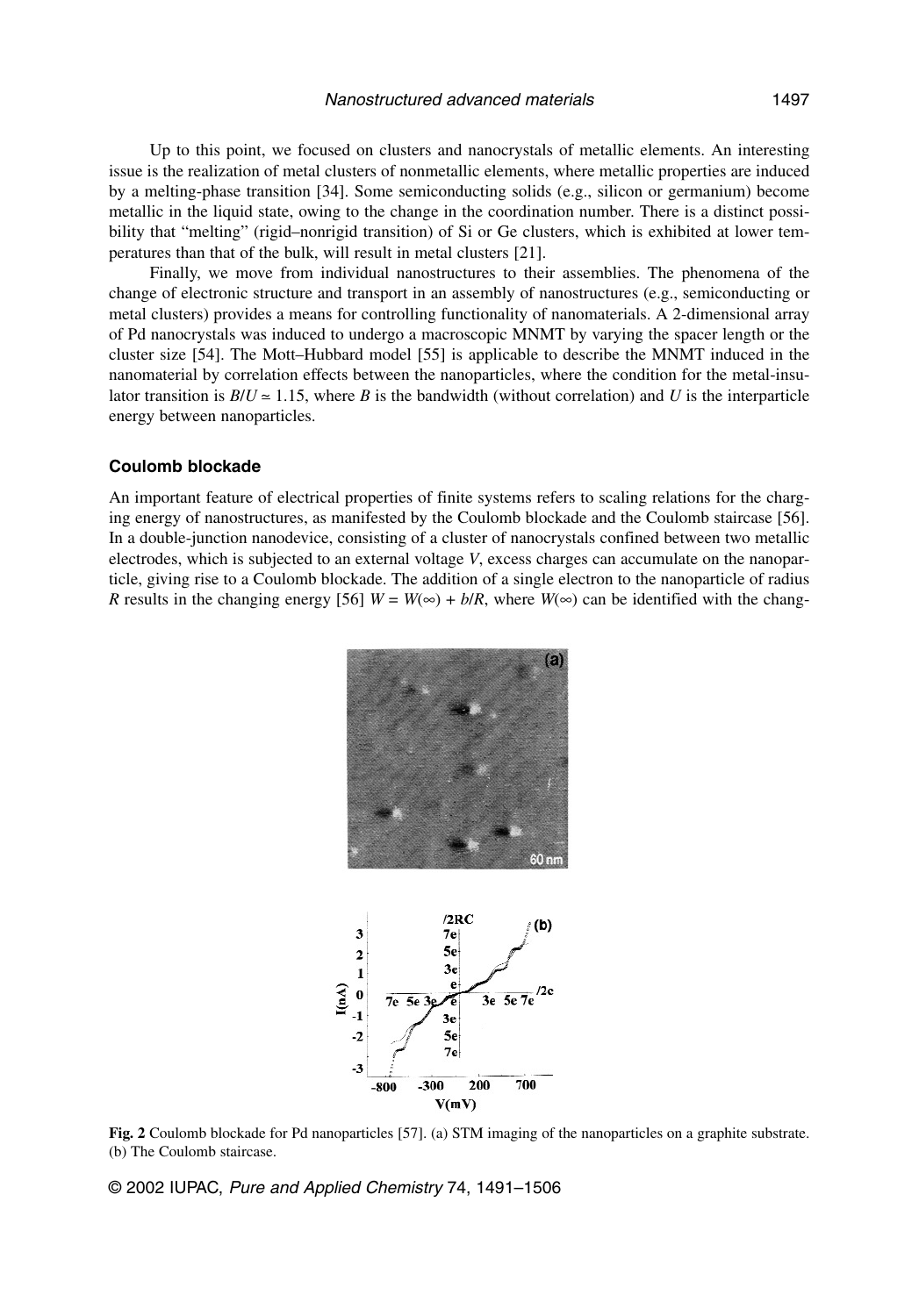

**Fig. 3** Size dependence of the nonmetallic gap for Pd nanocrystals. The insert shows the dependence of the charging energy on the reciprocal nanocrystal diameter [57].

ing energy of the bulk. The minimal voltage  $V_{\text{MIN}} = W/e$  required to inject an extra electron into the cluster, gives rise to the Coulomb blockade staircase, with the separation voltage steps exhibiting a size equation, i.e.,  $V_{\text{MIN}} = W(\infty)/e + b/eR$ . The observation of the Coulomb staircase in the current voltage response is facilitated in nanocrystals [1,57] (Figs. 2 and 3). With a higher resolution, the observation of the eigenvalue staircase is facilitated, monitoring one-particle electronic excitations of the nanostructure [58]. The observation of the Coulomb staircase and the eigenvalue staircase in the electronic response of nanostructures provides a direct demonstration of the discreteness of the electronic-level structure in finite systems.

#### **Confinement**

Boundary effects on electrons or excitons in nanostructures result in the localization of these elementary excitations, provided that this interaction is repulsive. Characteristic examples are confinement of large-radius Wannier–Mott excitons (i.e., electron-hole pairs) in nanostructures [28,59–62] (Fig. 4). In this context, one encounters the interesting problem of the interplay between the attractive electron-hole interaction and the repulsive boundary repulsion. In the weak confinement limit, when the cluster size exceeds the exciton radius, the exciton energy is given by the size equation  $E = E(\infty) + C/R^2$ , where  $E(\infty)$  is the bulk exciton energy, and  $C = \frac{\pi^2 \hbar^2}{2m^2}$ , with  $m^2$  being the exciton mass. The size effects describe confinement of an exciton in a spherical box. This scaling relation accounts well for the optical properties of clusters [28] and nanostructures [31,58–61], providing a central mechanism for the tuning of the optical response of nanostructures. For the case of a single charge carrier, boundary scattering affects the electronic-level structure. For a semiconducting nanowire of width (diameter) *d*, one expects that the band-gap,  $E_G$ , is given by energetics of a particle confined in a 2-dimensional box,  $E_G = E_G(\infty) + B/d^2$ , where  $\tilde{E_G}(\infty)$  is the bulk gap value. Such a 2-dimensional confinement provides a control mechanism for the electrical properties of conducting nanowires [14].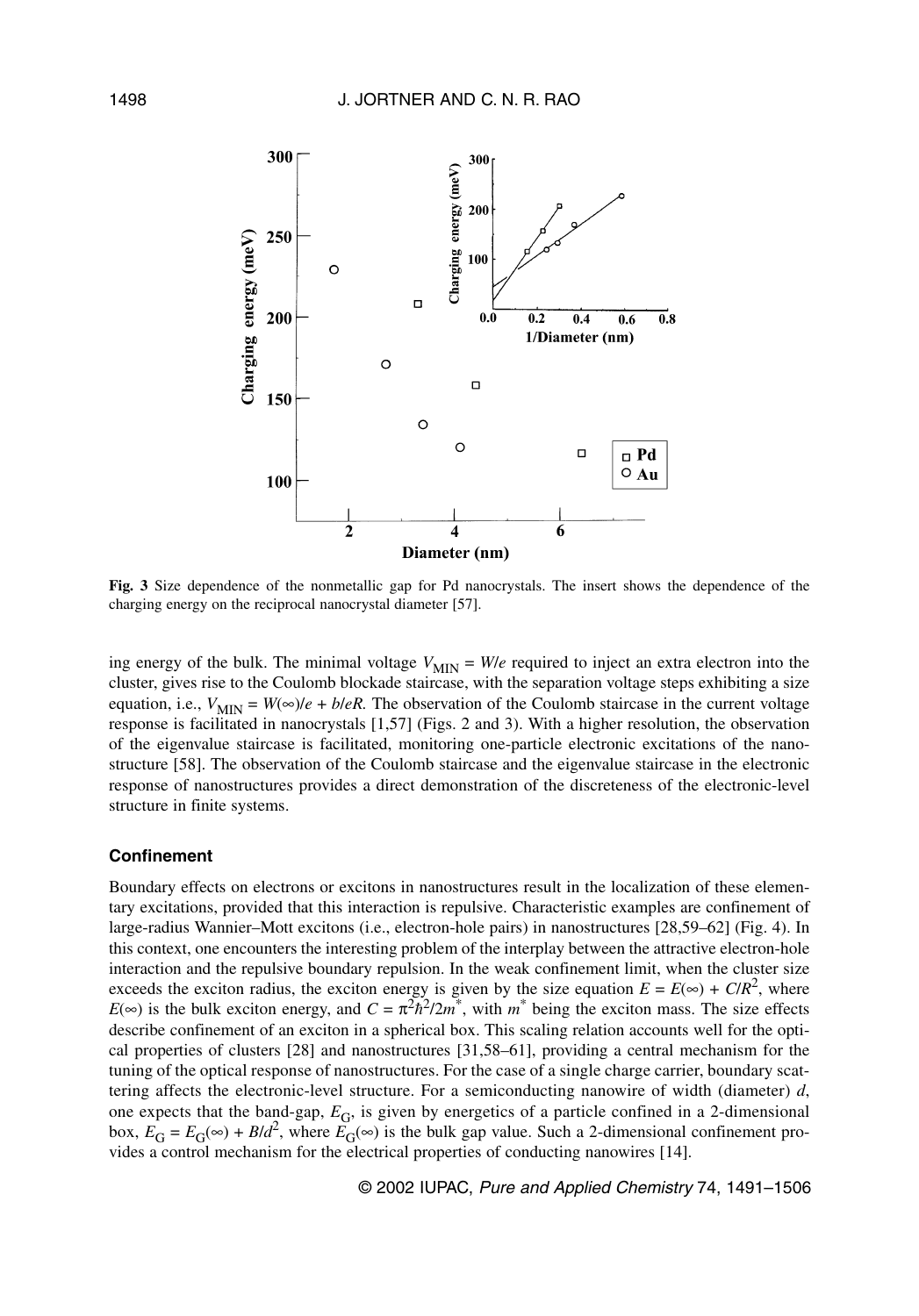

**Fig. 4** Size dependence of the wavelength of the absorption threshold in semiconductors manifesting exciton confinement. [Reproduced by permission from A. Henglein, *Ber. Bunsen-Ges. Chem.* **99**, 903 (1995). Copyright VCH 1995.]

#### **Size effects for transport in nanostructures**

The ubiquity of quantum effects in finite systems reflects on unique transport properties of nanostructures. We have already considered the phenomenon of Coulomb blockade in nanoparticles. The electronic quantum size effects in nanowires are manifested when  $d/\lambda_F \leq 1$ , where  $\lambda_F$  is the electronic wavelength at the Fermi energy  $E_{F_{1/2}}$  Accordingly, novel quantum effects in nanowires are expected to be exhibited when  $d \leq 2\pi\hbar/(2mE_F)^{1/2}$ , where  $E_F \sim 1$  eV, i.e., when  $d \leq 1$  nm. Under these conditions, quantized conductance is exhibited in nanowires, being given by the Landauer expression [56]  $g = (2e^2/h)\sum_i T_i$  where  $T_i$  is the scattering matrix in channel *i*. When  $T_i = 1$  for all the channels, the conductance is an integer multiple of the conductance quantum  $2e^2/h = (12.9 \text{ k}\Omega)^{-1}$ . This quantized conductivity (with  $T_i = 1$ ) corresponds to ballistic transport in nanostructures. This transport quantization was experimentally demonstrated in carbon nanowires [15] (Fig. 5) and in metal nanowires [15]. In longer nanowires (>10 nm), heat dissipation effects may lead to instability.

#### **Shape effects**

The central question of the nanostructure shape analysis is: How do structural deformations affect the electronic–nuclear level structure, energetics, dynamics, and transport? The concept of spontaneous symmetry-breaking advanced by Anderson in 1984 pertains to the reduction of symmetry of the cluster or nanostructure driven by the instability thus acquired. Interesting implications to cluster and nanosystems involve spontaneous symmetry-breaking at zero and low magnetic fields in single quantum dots and quantum dot molecules in zero and low magnetic fields, which are reflected in the electronic charge density and spin densities [63]. These may involve Wigner crystallization, localization on individual electron puddles, as well as the formation of spin density waves without localization [63,64].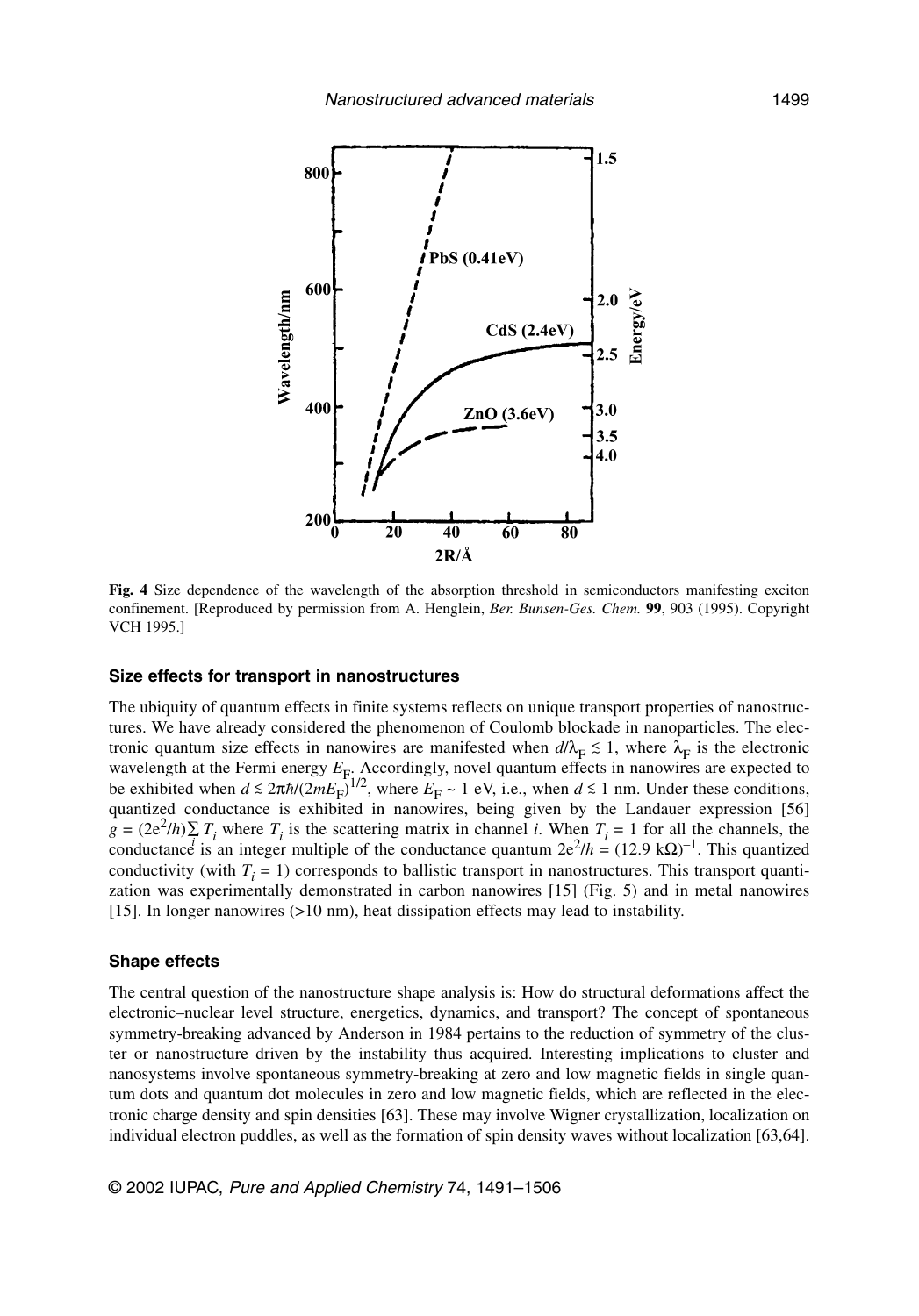

**Fig. 5** Conductance of carbon nanotubes observed using the set-up in an AFM, showing the independence of the conductance of the depth into the liquid mercury in which the tip is being inserted. The second step is introduced as another nanotube touches the mercury [15].

Another class of shape effects involves nuclear collective excitations revealing shape deformation of spherical clusters. Such compressive modes are treated by the liquid drop model with the lowest excitation energy being given by [29,30]  $\hbar \omega_B = \pi \hbar u/R$ , where *u* is the velocity of sound and *R* the cluster radius. The size equation  $\hbar \omega_B \propto n^{-1/3}$  was experimentally verified [65] by He scattering from Ar<sub>n</sub> clusters. Coherent acoustic mode oscillations in supported silver nanoparticles (*R* = 3–20 nm) were experimentally demonstrated [66], and evidence for plasmon–collective vibration excitations was provided [66].

Another class of interesting, symmetry-breaking, dynamic–effects, involves fission of multicharged clusters [67–69]. The ubiquity of fission phenomena of charged droplets [70,71] and clusters [68,69] was described in terms of the celebrated liquid drop model [70,72], where a classically charged drop deforms through elongated shapes to form separate droplets. The fissibility parameter, advanced by Lord Rayleigh in 1882 [70], is  $X = E$ (Coulomb)/2 $E$ (surface) and characterizes the relative contribution of repulsive (Coulomb) and cohesive (surface) energies to the fission barrier. For  $X < 1$ , the spatially unisotropic fission limit prevails, with the formation of a small number of large nanostructures, as is the case for the Coulomb instability of nuclei, droplets, and metal clusters [67–72]. The Rayleigh limit is overcome by a marked enhancement of the Coulomb energy, which can be accomplished by multielectron ionization in intense laser fields. When *X* > 1, spatially isotropic Coulomb explosion of the cluster is exhibited [67]. The dynamics of symmetry-breaking and fragmentation of multicharged nanostructures may be of interest for structural processing of nanomaterials.

#### **Nanoscale regime**

The foregoing discussion of the novel implications of quantum size and shape effects on the energetics, level structure, electric and optical response, dynamics, and chemistry of nanostructures, addresses new physical and chemical phenomena, which are qualitatively different from those of the bulk matter and from those implied from scaling laws, which are based on "smooth" cluster size effects for large nanostructures. When one or more of the physical dimensions of the nanostructure becomes comparable to the microscopic length scale of some electronic or nuclear phenomenon, qualitatively different new effects (e.g., confinement energetics), and boundary scattering of elementary excitations are manifested, exhibiting new modes of optical or electronic response. Related to the above is the sensitivity of the properties of the nanosystem to shape, involving both static confinement of elementary excitations and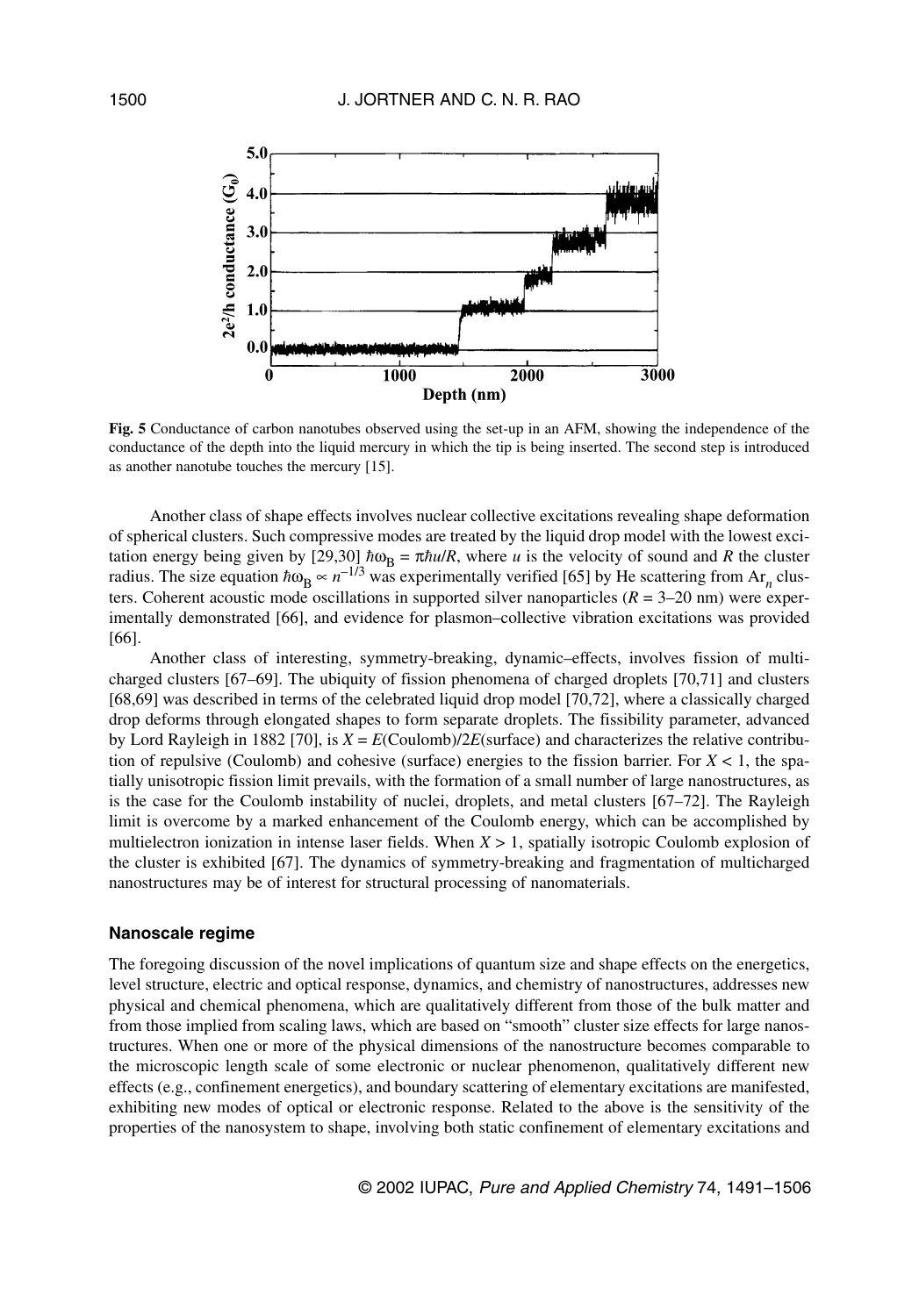of dynamic structural distortions. Basic research on these fascinating issues provides avenues for the control of the function of nanostructures.

#### **Nanoelectronics, nanooptoelectronics, and information nanoprocesing**

One of the most important and far-reaching potential applications of nanomaterials will be in the field of nanoelectronics. While the field of molecular electronics [56] was fraught with some conceptual–practical difficulties in the context of connecting molecular devices to the "outside world", these issues were solved by nanodevice fabrication, the design of surface-nanodevice chemical contacts, and chemical engineering of molecular-nanoparticles or biomolecular-nanoparticle hybridization. This multidisciplinary research–technology area of nanoelectronics has dual goals:

- (I) The utilization of a single, individual nanostructure (e.g., cluster, nanoparticle, nanocrystal, quantum dot, nanowire, or nanotube) for the processing of optical, electrical, magnetic, chemical, or biological signals
- (II) Providing nanostructured materials, consisting of assemblies of nanostructures, for electronic, optoelectronic, chemical-catalytic, or biological-diagnostic applications

The distinction between classes (I) and (II) is always practical and sometimes also conceptual. While class (II) is aimed toward the miniaturization of electronic circuity and of catalytic and biological templates, class (I) is aimed toward the realization of single-electron nanodevices. There are already significant advances in the utilization of single nanostructures for single-electron memory devices based on Coulomb blockade [57] and on a single-electron transistor [73] (Fig. 6). Progress for the class (II) system involves scanning probe tips in arrays [1], LED and laser diodes of semiconductor nanostructures, arrays of semiconductor quantum dots, and nanowires [74]. Nanocircuits making use of carbon nanotubes were described [75]. Metallic and semiconducting properties of multiwalled nanotubes have been constructed by the stepwise burning of layers and by chirality control [76]. These approaches



**Fig. 6** Current-potential characteristics at different gate voltages of a field-effect transistor based on a single-walled nanotube. [Reproduced by permission from S. J. Tans, A. R. M. Verscheuren, C. Dekker, *Nature* **393**, 49 (1998). Copyright *Nature* 1998.]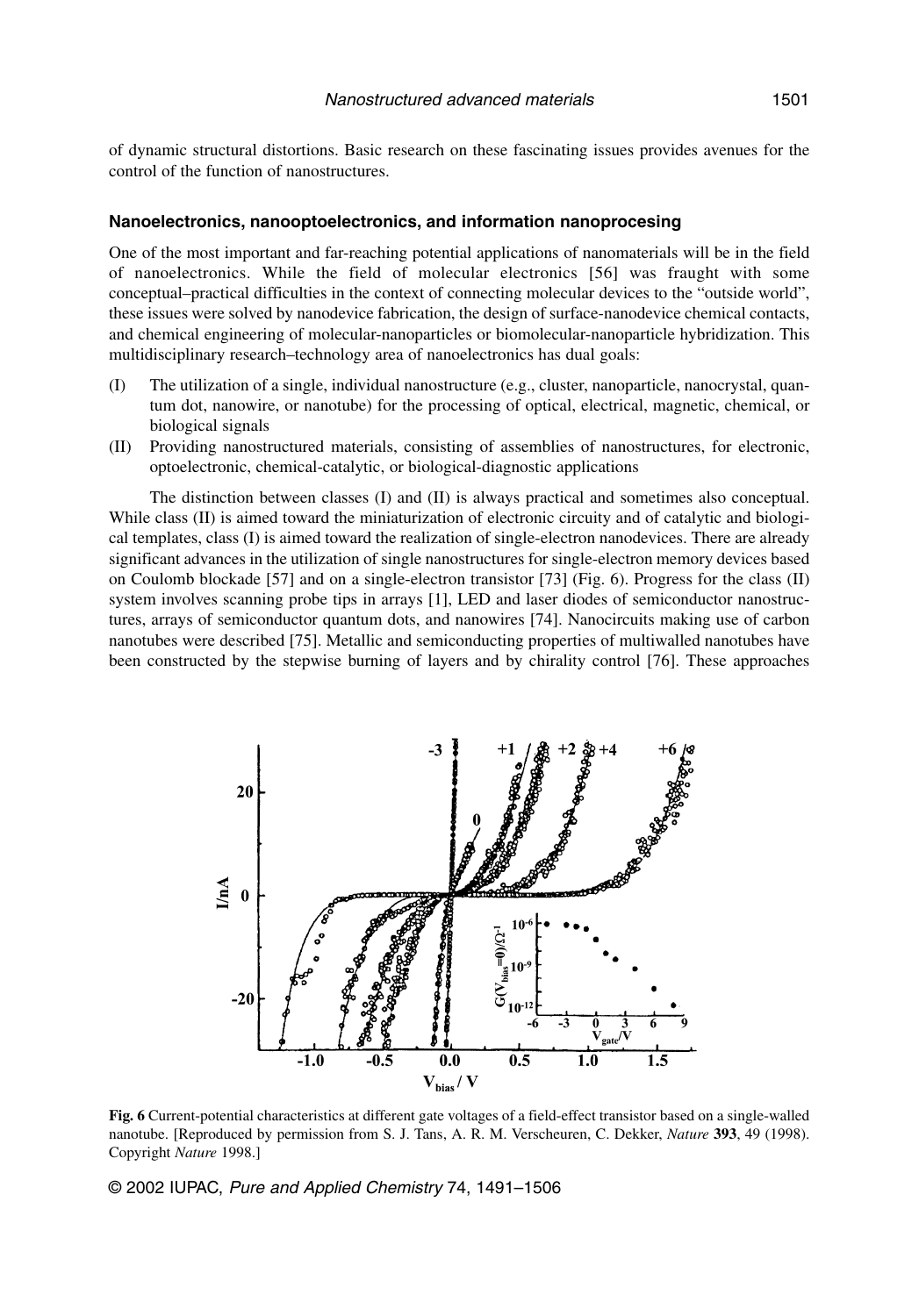allow for the use of nanotubes in nanocircuitry, with special potential advances in the use of Y junction nanotubes. Another significant area involves nanomaterials for optoelectronics, where functional devices, based on confinement, show potential for photonic switching and optical communication.

The miniaturization of electronic circuitry will allow for the advent of novel information storage, reading, retrieval, and programming systems. Both classes (I) and (II) of nanoelectronics show great potential for nanoscale information processing. The information paradigm in nanostructures may involve two alternative routes. First, the bottom-up approach, starting from a single nanostructure being based on nanofabrication, miniaturization, and assembly of nanostructures to produce a nanostructured computer. Resonant tunneling devices deserve special mention in this context, since they have already demonstrated success in multivalued logic and memory circuits [1]. Second, the top-down approach will utilize and apply the conceptual framework of supramolecular chemistry and self-assembly of nanostructures to produce organized suprastructures for information processes. Spintropic memory based on magnetic, semiconducting nanoparticles, provides a promising direction.

#### **Perspectives in nanoscience and nanotechnology**

The emerging nanoworld encompasses entirely new and novel means of investigating structures and systems. Species as small as single atoms and molecules will be manipulated and even exploited as atomic switches [77,78]. Computer-controlled scanning probe microscopy enables real-time, hands-on nanostructures manipulation. Nanomanipulators have been designed to operate in scanning and transmission electron microscopes as well. A nanomanipulator gives virtual telepresence on the surface, with a scale factor of a million to one. Optical tweezers provide another approach to hold and move nanometer structures, a capability specially useful in investigating dynamics of molecules and particles [79]. Questions such as "How does a polymer move, generate force, respond to an applied force and unfold?" can be answered by the use of optical tweezers [80]. It is noteworthy that the positioning of nanoparticles accurately and reliably on a surface by using the tip of an atomic force microscope as a robot has already been accomplished. Large-scale operation requiring parallel tip arrays is now being explored in several laboratories.

Novel potential developments in the realm of nanotechnology pertain to nanomaterials, molecular and biological nanomachines, biological and medical applications, and environmental protection and improvement.

Consolidated nanostructures employing both ceramic and metallic materials are being increasingly recognized as important in creating new generations of ultra high-strength, tough structural materials, new types of ferromagnets, strong and ductile cements, and new biomedical prosthetics. Typical of the nanostructured hard materials are Co/WC and Fe/TiC nanocomposites. Nanoparticle-reinforced polymers are being considered for automotive parts. Several nanostructured alloys of high strength have been discovered and are in an advanced stage for use. Besides high-strength materials, dispersions and powders, as well as large bodies of novel morphologies, are being discovered. Coatings with highly improved features resulting from the incorporation of nanoparticles are being developed.

Nanoelectrochemical systems (NEMS) are likely to augment the already established microelectromechanical systems (MEMS). A related aspect pertains to molecular motors. In wiring systems, molecular motors are responsible for DNA transcription, cellular transport and muscle contraction. New fabricated tools enable us to understand and exploit these motors as actuators in nanoelectromechanical systems. These may lead to artificial biological devices that are powered by adenosine 5′-triphosphate (ATP) [81]. Besides the naturally occurring nanomachines (e.g., molecular motor protein F1-ATPase), organic chemists are synthesizing molecules (e.g., rotaxanes) capable of various kinds of motions at the nanolevel. Using molecular motors as nanomachines and interfacing them with inorganic energy sources and other nanodevices is an aspect of great interest.

DNA chips and microarrays represent a technology with immediate applications in diagnostics and genetic research. DNA chips and arrays are devices wherein different DNA sequences are arrayed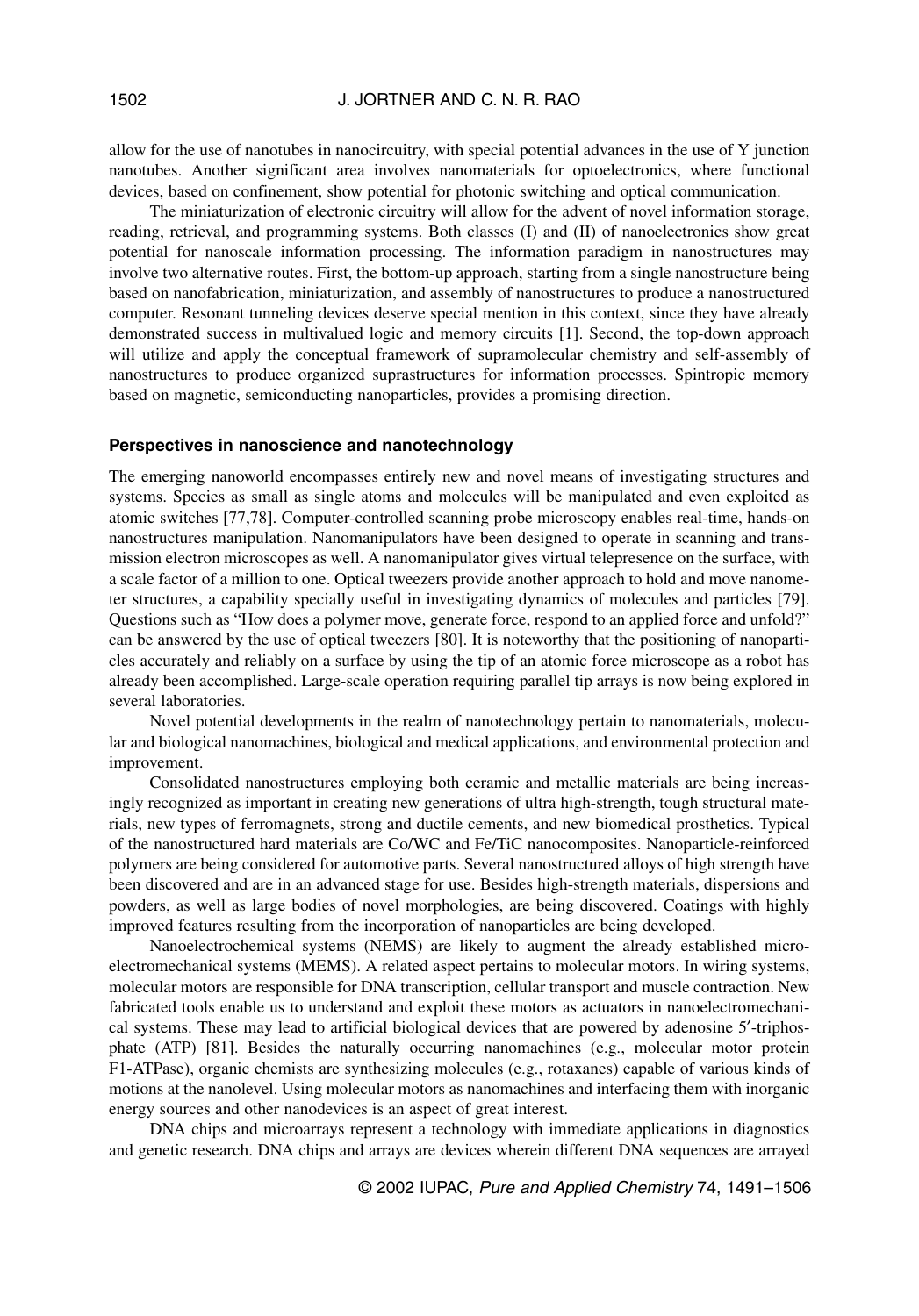on a solid support, the arrays generally having 100 to 100 000 different pixels (DNA sites) on the chip surface. The chip devices [82] will be useful in genomic research, drug discovery, gene expression analysis, forensics, and various types of detection and diagnostics. Electronically active DNA microarrays and electronically directed DNA self-assembly technology hold promise in various areas including photonic and electronic devices.

Since genetic medicine appears to be emerging as a part of future health care, gene and drug delivery assume importance. Appropriate nanoparticles containing DNA may indeed provide viable means of delivery in the near future. The gene gun is already being used to deliver genetic materials to transfect plant and animal cells.

Semiconductor nanocrystals have been used as fluorescent biological labels [83]. It is likely that sensors based on nanotechnology will revolutionize health care, climate control, and detection of toxic substances. Integrated nanoscale sensors could monitor the condition of a living organism, the environment, or nutrient supply. It is altogether possible that we will have nanochips to carry out complete chemical analysis. Such nano-total analysis systems will have to employ new approaches to valves, pipes, pumps, separations, and detection.

A knowledge of the processes related to nanoscale structures, natural as well as man-made, is not only useful for understanding transport and other aspects of those materials, but also helps in developing technologies for preventing or minimizing harm to the environment. The use of homogeneous and heterogeneous catalysis (including nanocatalysis) for improving energy efficiency and reducing waste is fairly well documented. The design of environmentally benign nanocomposites, the use of nanomaterials (e.g., nanoparticles of  $TiO<sub>2</sub>$ ) for various environmental cleansing processes and of nanoporous solids (e.g., MCM41) for sorption, are typical examples of the applications of nanotechnology for the protection and improvement of the environment. The use of nanoporous polymers for water purification [84] and purification of fluids by photocatalysis using nanostructural  $TiO<sub>2</sub>$  [85] are two other examples.

#### **CONCLUDING REMARKS**

The preceding overview serves to provide a glimpse of the current status and future prospects of nanostructured materials. Clearly, there is a great vitality in this area of immense opportunities. While it is truly an interdisciplinary area covering physics, chemistry, biology, materials, and engineering, chemists have a major role to play. Synthesis, self-assembly, manipulation, simulation, and theory require dedicated efforts of chemists, and there is every reason to believe that nanoscience will become an integral part of chemical science. Interaction among scientists with different backgrounds will undoubtedly create new materials and new science with novel technological possibilities.

Nanoscience and technology are likely to benefit various industrial sectors, including chemical and electronic industries, as well as manufacturing. Health care and medical practice will undoubtedly benefit from nanoscience, as will environmental protection. One of the difficult problems facing the design of nanostructures-based systems is in understanding how they are to be interconnected and addressed. There is much to be learnt about the preferred architectures of systems and the design and fabrication of devices. Developing techniques for fabricating a large number of nanostructures also requires substantial effort. The eventual success of nanoscience will depend on the development of new manufacturing technologies. There is every reason to believe that there will be much progress in the coming decade.

There is considerable effort in nanotechnology in a large number of academic and industrial laboratories all over the world, and it is becoming imperative that we establish dedicated centers with the required infrastructure and experimental facilities for nanomaterials research. The subject has caused excitement not only in the advanced countries but also in the developing nations, and international cooperation would certainly be most beneficial.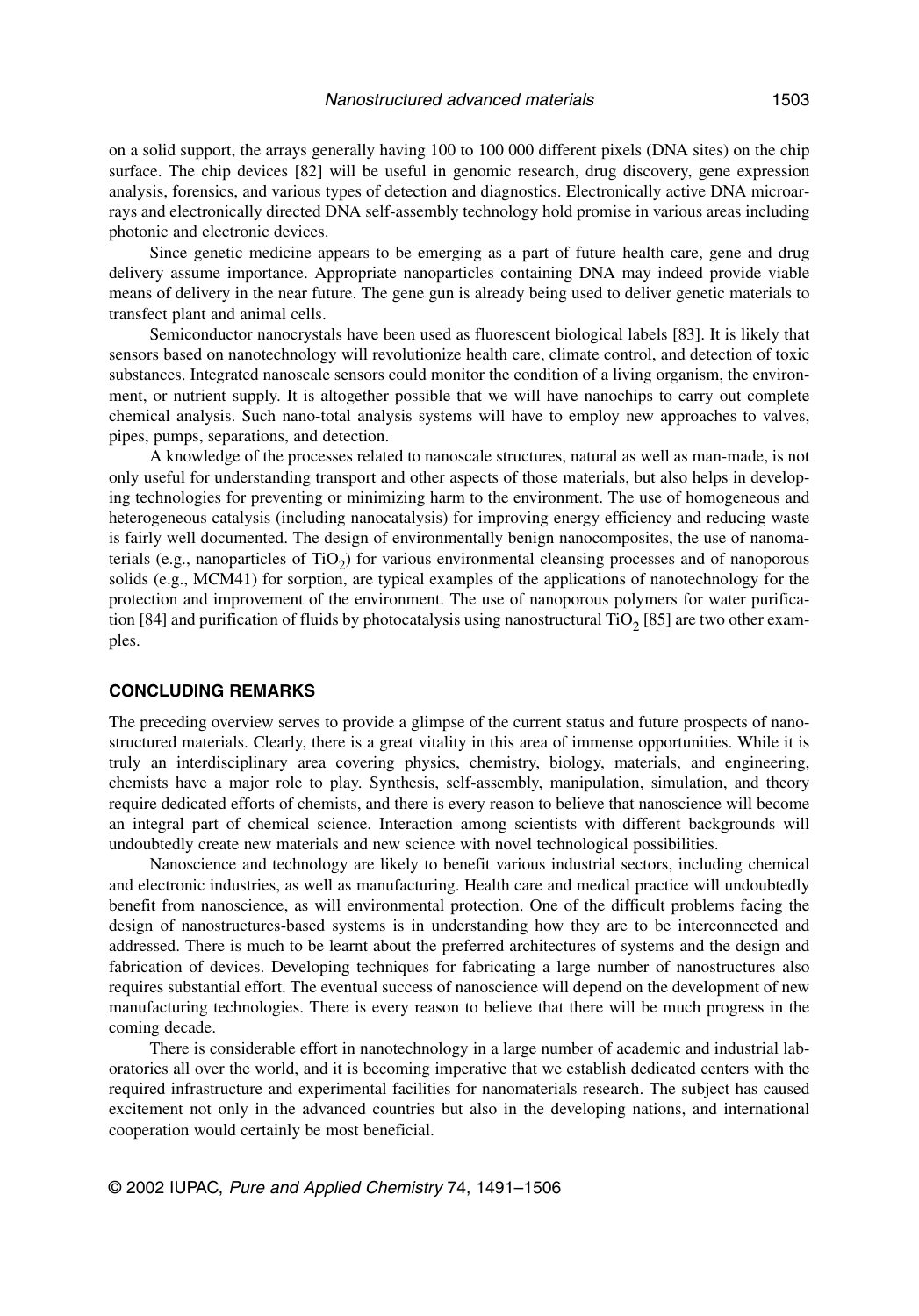## **REFERENCES**

- 1. C. N. R. Rao and A. K. Cheetham. *J. Mater. Chem.* **11**, 2887 (2001).
- 2. *Pure Appl. Chem., Special Topic Issue on the Theme of Nanostructured Systems* **72** (2001).
- 3. R. P. Feynman. *Miniaturization*, Reinhold, New York (1961).
- 4. J. M. Lehn. *Supramolecular Chemistry*, VCH, Weinheim (1995).
- 5. L. Brus. *Curr. Opin. Colloid Interface Sci*. **1**, 197 (1996).
- 6. C. N. R. Rao, G. U. Kulkarni, P. J. Thomas, P. P. Edwards. *Chem. Eur. J.* **8**, 29 (2002).
- 7. C. R. Martin. *Science* **266**, 2961 (1994).
- 8. X. Peng, L. Manna, W. Yang, J. Wickham, E. Scher, A. Kadavanich, A. P. Alivisatos. *Nature* **404**, 59 (2000).
- 9. C. Bréchignac, Ph. Cahuzac, F. Carlier, C. Coliex, J. Leroux, A. Mass, B. Yoon, U. Landman. *Phys. Rev. Lett.* **88**, 1960103 (2002).
- 10. S. Iijima. *Nature* **363**, 603 (1993).
- 11. C. N. R. Rao, B. C. Satishkumar, A. Govindaraj, M. Nath. *Chem. Phys. Chem.* **2**, 78 (2001).
- 12. B. C. Satishkumar, P. J. Thomas, A. Govindaraj, C. N. R. Rao. *Appl. Phys. Lett.* **77**, 2530 (2000).
- 13. Y. Feldman, E. Wasserman, D. J. Srolovitch, R. Tenne. *Science* **267**, 222 (1995).
- 14. C. N. R. Rao, C. K. Kulkarni, A. Govindaraj, B. C. Satishkumar, P. J. Thomas. *Pure App. Chem.* **72**, 21 (2000).
- 15. Z. L. Wang, P. Pondraral, W. A. de Heer. *Pure Appl. Chem.* **72**, 209 (2000).
- 16. R. F. Service. *Science* **295**, 2398 (2002).
- 17. M. Nath, A. Govindaraj, C. N. R. Rao. *Adv. Mater*. **13**, 283 (2001); M. Nath and C. N. R. Rao. *J. Am. Chem. Soc.* **123**, 4841 (2001).
- 18. J. Deisenhofer and J. N. Norris (Eds.), *The Photosynthetic Reaction Center*, Academic, New York (1993).
- 19. A. Heller, *Farad. Discuss.* **116**, 1 (2000).
- 20. A. Marshall and J. Hodgson. *Nat. Biotechnol*. **16**, 27 (1998); S. O. Kelly, N. M. Jackson, M. G. Hill, J. K. Barton. *Angew. Chem., Int. Ed.* **38**, 941 (1999); F. Lisdat, B. Ge, F. W. Scheller. *Electrochem. Commun.* **1**, 65 (1999); C. A. Mirkin, R. L. Letsinger, R. C. Mucic, J. J. Stofhoff. *Nature* **382**, 607 (1996); E. Winfree, F. Lin, L. A. Wenzler, N. C. Seeman. *Nature* **394**, 539 (1998); H.-W. Fink and C. Schönenberger. *Nature* **398**, 407 (1999); D. Porath, A. Bezryadin, S. de Vries, C. Dekker. *Nature* **403**, 635 (2000).
- 21. R. L. Johnston. *Phil. Trans. Royal Soc.* **356**, 211 (1998).
- 22. V. Srajer, T. Y. Teng, T. Ursby, C. Pradervand, Z. Ren, D. Bourgeois, M. Wulff, K. Moffat. *Science* **274**, 1726 (1996).
- 23. C. P. Collier, T. Vossmeyer, J. R. Heath. *Annu. Rev. Phys. Chem.* **49**, 371 (1998).
- 24. R. R. Schlittler, J. W. Seo, J. K. Gimzewski, C. Durkan, M. S. M. Saifullah, M. E. Welland. *Science* **292**, 1136 (2001).
- 25. M. Lahav, A. N. Shippway, I. Wilner. *J. Chem. Soc. Perkin. Trans.* 21925 (1999).
- 26. K. M. Kurian, C. J. Watson, A. H. Wyllie. *J. Pathol.* **187**, 267 (1999); M. U. Kopp, A. J. de Mello, A. Manz. *Science* **280**, 1046 (1998).
- 27. R. C. Mucic, J. J. Storhoff, C. A. Mirkin, R. L. Letsinger. *J. Am. Chem. Soc.* **120**, 12674 (1998); E. Braun, Y. Eichen, U. Sivan, G. Be. Yoseph. *Nature* **391**, 775 (1998); A. P. Alivisatos, K. P. Johnson, X. G. Peng, T. E. Wilson, C. J. Loweth, M. P. Bruchez, P. G. Schultz. *Nature* **382**, 609 (1996).
- 28. J. Jortner. *Z. Phys. D* **24**, 247 (1992).
- 29. J. Jortner. *Z. Phys. Chem.* **184**, 283 (1994).
- 30. J. Jortner. *J. Chim. Phys.* **92**, 205 (1995).
- 31. P. Alivisatos. *Science* **271**, 933 (1996).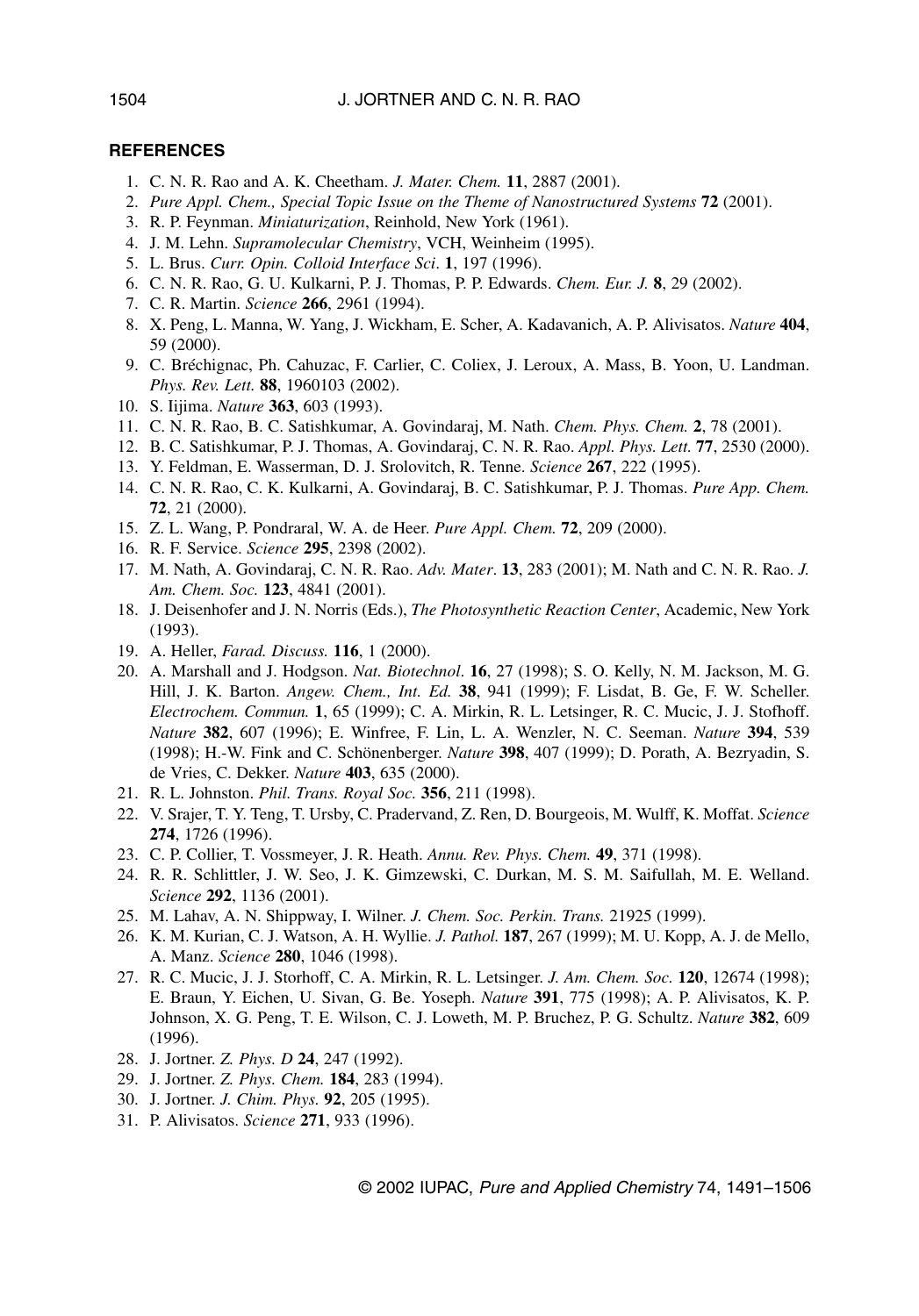- 32. M. E. Fischer. In *Critical Phenomena, Proceedings of the International School of Physics "Enrico Fermi", Course 51*, M. S. Green (Ed.), Academic, New York (1971).
- 33. V. Privman, P. C. Hohenberg, A. Aharony. *Phase Transitions*, Vol. 14, p. 4, Academic, New York (1991)
- 34. R. S. Berry. *Theory of Atomic and Molecular Clusters*. J. Jellinek (Ed.), p. 1, Springer, Berlin (1999).
- 35. C. Bréchignac, Ph. Cahuzac, F. Carliez, M. de Frutos. *Phys. Rev. Lett.* **64**, 2893 (1990).
- 36. U. Näher, S. Bjornholm, S. Fraundorf, F. Gracias, C. Guet. *Phys. Rev.* **285**, 245 (1997).
- 37. I. Last, I. Schek, J. Jortner. *J. Chem. Phys.* **107**, 6685 (1997).
- 38. I. Last and J. Jortner. *Phys. Rev. Lett.* **87**, 003401 (2001).
- 39. I. Becker, G. Markovich, O. Cheshnovsky. *Phys. Rev. Lett.* **79**, 3391 (1997).
- 40. C. E. H. Dessent, I. Becker, M. A. Johnson, O. Cheshnovsky. In *Electron Transfer From Isolated Molecules to Biomolecules*. J. Jortner and M. Bixon (Eds.), *Adv. Chem. Phys.* **106**, 265 (1999).
- 41. G. J. Martyna and B. J. Berne. *J. Chem. Phys.* **90**, 3744 (1989).
- 42. T. Walker, D. Sesko, C. E. Wieman. *Phys. Rev. Lett.* **64**, 408 (1990).
- 43. D. W. Sesko, T. G. Walker, C. E. Wieman. *J. Opt. Soc. Am. B* **8**, 946 (1991).
- 44. L. Pruvost, I. Serre, H. T. Duong, J. Jortner. *Phys. Rev. A* **61**, 053408 (2000).
- 45. J. L. Bohn, B. E. Esry, C. H. Greene. *Phys. Rev. A* **58**, 584 (1998).
- 46. F. Dalfovo, S. Giorgini, L. P. Pitaeskii, S. Stringari. *Phys. Mod. Phys.* **71**, 462 (1999).
- 47. P. P. Edwards, R. L. Johnston, C. N. R. Rao, D. P. Tunstall, F. Hensel. *Phil. Trans. Roy. Soc. London A* **356**, 5 (1998).
- 48. R. Kubo. *J. Phys. (Paris)* **38**, C2, 270 (1977).
- 49. J. Jortner. *Ber. Bunsengesellsch. Phys. Chem.* **88**, 188 (1984).
- 50. M. Hartmann, A. Heidenreich, J. Pittner, V. Bonacic-Koutecky, J. Jortner. *J. Chem. Phys.* **102**, 4069 (1998).
- 51. K. Rademann, B. Keiser, U. Even, F. Hensel. *Phys. Rev. Lett.* **59**, 2319 (1987).
- 52. R. Busani, M. Folkers, O. Cheshnovsky. *Phys. Rev. Lett.* **81**, 3836 (1998).
- 53. G. M. Pastor, P. Stampfi, K. H. Bennemann. *Z. Phys. D* **12**, 365 (1989).
- 54. C. N. R. Rao, G. U. Kulkarni, P. J. Thomas, P. P. Edwards. *Chem. Soc. Rev.* **29**, 27 (2000).
- 55. N. F. Mott. *Metal-Insulator Transition*. Tayler and Francis, London (1974).
- 56. M. Ratner and J. Jortner. In *Molecular Electronics*. J. Jortner and M. A. Ratner (Eds), p. 5, Blackwell, Oxford (1997).
- 57. P. J. Thomas, G. U. Kulkarni, C. N. R. Rao. *Chem. Phys. Lett.* **321**, 163 (2000).
- 58. L. E. Brus. *J. Chem. Phys.* **80**, 4403 (1984).
- 59. L. E. Brus. *J. Chem. Phys.* **90**, 2555 (1986).
- 60. Al. L. Efros and A. L. Efros. *Sov. Phys. Semiconductors* **16**, 772 (1982).
- 61. M. V. Ramakrishna and R. A. Frieser. *Phys. Rev. Lett.* **67**, 629 (1991).
- 62. T. Möller. *Z. Phys. D* **20**, 1 (1991).
- 63. C. Yannouleas and U. Landman. *Phys. Rev. Lett.* **82**, 5325 (1999).
- 64. C. Yannouleas and U. Landman. *Phys. Rev. Lett*. **85**, 1726 (2000).
- 65. U. Buck and R. Khrone. *Phys. Rev. Lett.* **73**, 2358 (1994).
- 66. N. Del Fatti, C. Voisin, F. Chevy, F. Vallee, C. Flytzanis. *J. Chem. Phys.* **110**, Number 23 (1999).
- 67. I. Last, Y. Levy, J. Jortner. *Proceed. Natl. Acad. Sci. USA* (2002). In press.
- 68. C. Bréchignac, Ph. Cahuzac, F. Carliez, M. de Frutos. *Phys. Rev. Lett.* **64**, 2893 (1990).
- 69. C. Bréchignac, Ph. Cahuzac, N. Kebaili, J. Leignier, A. Sarfati. *Phys. Rev. Lett.* **68**, 3916 (1992).
- 70. L. Lord Rayleigh. *Phil. Mag.* **14**, 184 (1882).
- 71. D. C. Taflin, T. I. Ward, E. J. Davis. *Langmuir* **5**, 376 (1989).
- 72. N. Bohr and J. A. Wheeler. *Phys. Rev.* **56**, 426 (1939).